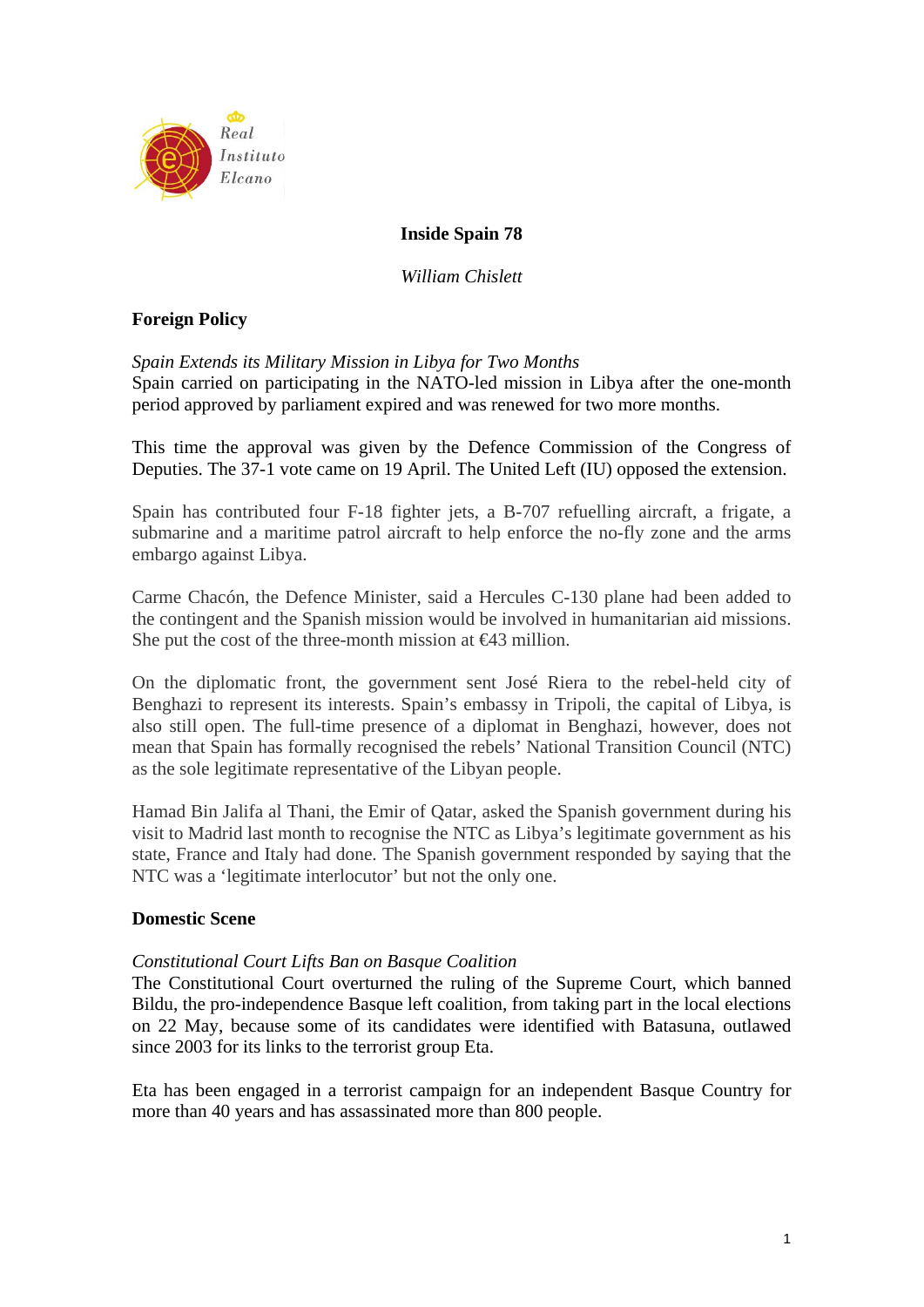Bildu was formed after the Supreme Court ruled in March that Sortu, a new Basque party, could not field candidates in the elections. The coalition consists of two legal parties, Eusko Alkartasuna and Alternatiba, and various independent groups.

The Constitutional Court gave the green light to Bildu by a narrow margin of six votes to five and criticised the Supreme Court's decision for being based on insufficient evidence linking Bildu with Batasuna.

Alfredo Pérez Rubalcaba, the Deputy Prime Minister and Interior Minister, said the decision to allow Bildu could speed up the end of Eta, by incorporating it into democracy, while Mariano Rajoy, the leader of the conservative Popular Party (PP), called it a 'step backwards'.

The Constitutional Court's decision averted a crisis between the Socialists and the Basque Nationalist Party (PNV) which said it would withdraw its support for the minority government in key national parliament votes unless Bildu was allowed to contest the elections. The Socialists have 169 of the 350 seats in parliament and the PNV six.

In a separate development, the release of an Eta gunman sentenced for killing 22 people provoked outrage across the political spectrum and led to an order to detain and return him to prison.

Antonio Troitiño was released on 13 April after serving 24 years of a 2,232-year sentence. Under the then Spanish law, the maximum time to be served in prison was 30 years. Troitiño's lawyers convinced a three-judge panel of the High Court to release him early on the basis of a legal loophole that allowed their client to include in his prison time the years spent in preventive custody while awaiting trial.

The Supreme Court had rejected in late March a petition for early release, but its decision was only made public two weeks later, by which time the High Court had agreed to free Troitiño.

As a result of protests by victims' families and sniping between both political parties, the High Court, at the request of the state attorney, then revoked the initial decision, and issued an international warrant for the arrest of Troitiño. He is believed to be in hiding.

*Constitutional Court Rules against Church's Sacking of Religious Education Teacher*  The Constitutional Court, in a historic decision, ruled that the Catholic Church could not sack a teacher of religious education for disobeying Vatican rules on marriage.

Resurrección Galera lost her job in 2011 after teaching for seven years at a state school in Los Llanos de la Cañada, in south-eastern Spain, after marrying a divorcee.

The court said her marriage bore 'no relation to the plaintiff's work as a teacher' and overturned the decision of lower courts, which backed the Church.

'The truly important thing is that these men cannot get away with this and treat people as if they were in the age of the inquisition', Galera told *El País* in reference to Spain's bishops.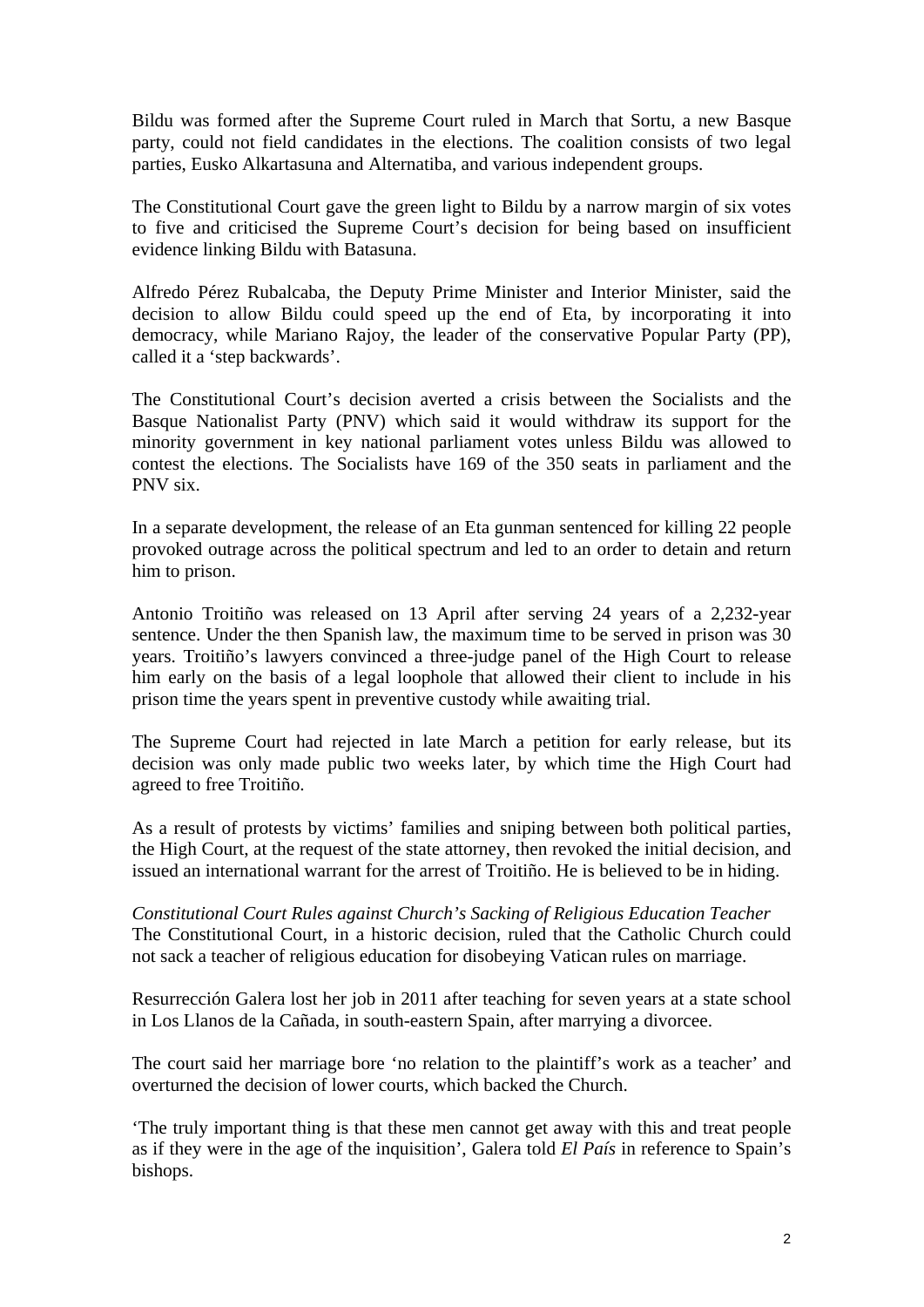Under the 1979 concordat between the Spanish state and the Vatican, the Church continues to be responsible for hiring and firing religion teachers. The constitutional court ruled that fundamental rights (in this case the teacher's right to marry whoever she liked) took precedence over the agreements with the Vatican.

Dozens of teachers of religion have reportedly lost their jobs for similar reasons over the last decade. In some cases, the state or the Church has been forced to pay compensation.

Tomás Cano, Vicar General of the diocese in which Galera worked, said the Constitutional Court's ruling did not signify that the Church's action was contrary to law, but ordered the lower court to issue a new sentence taking into account her rights.

COPE, the partly church-owned radio station, said in an editorial that the 'least one can ask of a teacher of the Roman Catholic religion is that she should believe in what she teaches'.

## *Surge in Emigration of Spaniards, Decline in Immigrants*

The number of Spaniards who emigrated in the first quarter of 2011 was 14,108, 30.4% more than in the same period of 2010, according to estimates made by the National Statistics Office (INE). The number was almost double that of Spaniards who returned to their country (7,875).

The main reason for the sharp rise is Spain's high unemployment rate which has not yet stopped rising (see next section).

Germany, whose jobless rate is one-third of Spain's and whose economy is growing briskly again compared to Spain's sluggish growth, is a particular source of attraction for young Spaniards seeking employment. Germany is actively seeking skilled workers for some sectors.

As regards the arrival of immigrants in the first quarter, the balance (the difference between inflows and outflows) was negative for the first time in two years. A total of 101,610 people registered in town halls (the basis for INE's figures) and 121,218 people stopped being registered (a net decline of 19,608).

## *Council of Europe Corruption Watchdog 'not happy' with Spain's Financing of Political Parties*

The Group of States against Corruption (GRECO), a body under the wing of the Council of Europe, said Spain had not achieved sufficient progress in making the financing of political parties more transparent (see [http://www.coe.int/t/dghl/monitoring/greco/evaluations/round3/GrecoRC3\(2011\)5\\_Spai](http://www.coe.int/t/dghl/monitoring/greco/evaluations/round3/GrecoRC3(2011)5_Spain_EN.pdf) [n\\_EN.pdf](http://www.coe.int/t/dghl/monitoring/greco/evaluations/round3/GrecoRC3(2011)5_Spain_EN.pdf)).

GRECO said that the six recommendations on the transparency of party funding made in 2009 had been not implemented or only partly. The recommendations were:

• To take appropriate measures to ensure that loans granted to political parties are not used to circumvent political financing regulations.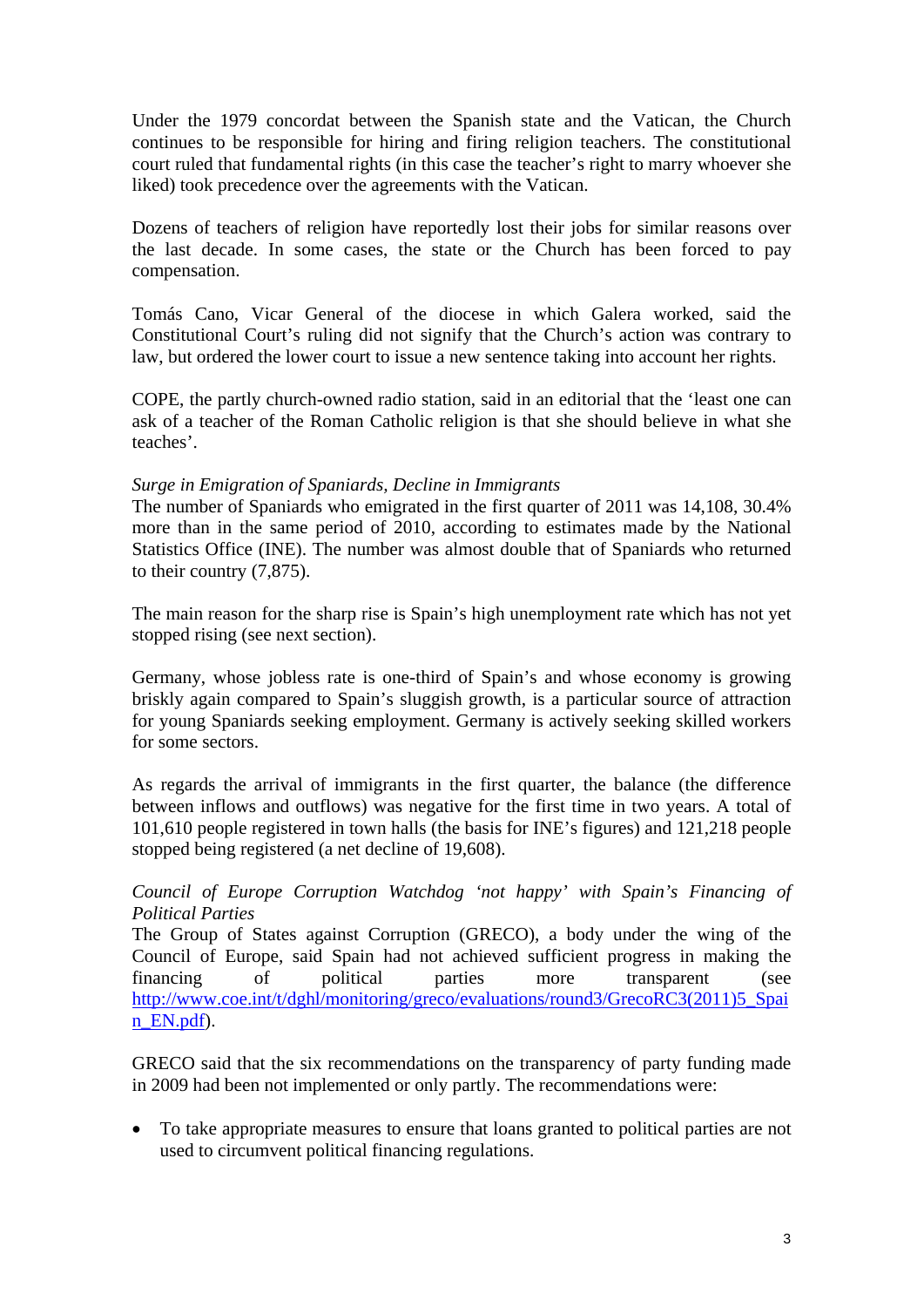- To take measures to increase the transparency of income and expenditure of (a) political parties at the local level and (b) entities related directly or indirectly to political parties or otherwise under their control.
- To establish a common format for parties' accounts and returns (at both head office and local level) with a view to ensuring that the information made available to the public is consistent and comparable to the greatest extent possible, and that it is disclosed in a timely manner within the deadlines prescribed in Law 8/2007 on Political Parties Funding, thus allowing a meaningful comparison both over time and between parties.
- To take measures to enhance internal auditing of political parties in order to ensure the independence of this type of control.
- To increase the financial and personnel resources dedicated to the Court of Audit so that it is better equipped to perform effectively its monitoring and enforcement tasks concerning political financing, including by ensuring a more substantial supervision of political parties' financial reports.
- To clearly define infringements of political finance rules and to introduce effective, proportionate and dissuasive sanctions for these infringements, in particular by extending the range of penalties available and by enlarging the scope of the sanctioning provisions to cover all persons/entities (including individual donors) upon which Organic Law 8/2007 imposes obligations.

*Spaniards Work Longer Days than the Germans, But Much Shorter than the Mexicans*  Spaniards work longer days than the Germans and the French, putting in almost eight hours of paid and unpaid work, such as cleaning or cooking at home (see Figure 1).

| <u>T Igule T. WIIO WOLNS LIJE LONGESI: TOLAI MINULES WOLNEU, FAIU ANU ONDAIU, FEI DAV</u> |                    |                    |                   |  |  |  |  |  |
|-------------------------------------------------------------------------------------------|--------------------|--------------------|-------------------|--|--|--|--|--|
| <b>Country</b>                                                                            | Paid work or study | <b>Unpaid work</b> | <b>Total work</b> |  |  |  |  |  |
| Belgium                                                                                   | 227                | 200                | 427               |  |  |  |  |  |
| Germany                                                                                   | 232                | 212                | 445               |  |  |  |  |  |
| France                                                                                    | 251                | 197                | 448               |  |  |  |  |  |
| UK                                                                                        | 261                | 211                | 473               |  |  |  |  |  |
| Italy                                                                                     | 259                | 215                | 474               |  |  |  |  |  |
| <b>Spain</b>                                                                              | 276                | 198                | 475               |  |  |  |  |  |
| OECD                                                                                      | 277                | 207                | 484               |  |  |  |  |  |
| Mexico                                                                                    | 342                | 253                | 594               |  |  |  |  |  |

**Figure 1. Who Works the Longest? Total Minutes Worked, Paid and Unpaid, Per Day** 

Source: Society at a Glance, 2011, OECD.

### *Spain Fares Well in Social Indicators, Despite High Unemployment*

Spain generally compares well with the rest of countries in the Organisation for Economic Cooperation and Development (OECD) in social indicators except in unemployment where its level is far higher.

The latest edition of the OECD's Society at a Glance, published every two years, gives an idea of the impact of the crisis on the 34 OECD member states in various fields including income, education, equality, health and social cohesion (see Figure 2). The figures are the latest available on a comparative basis.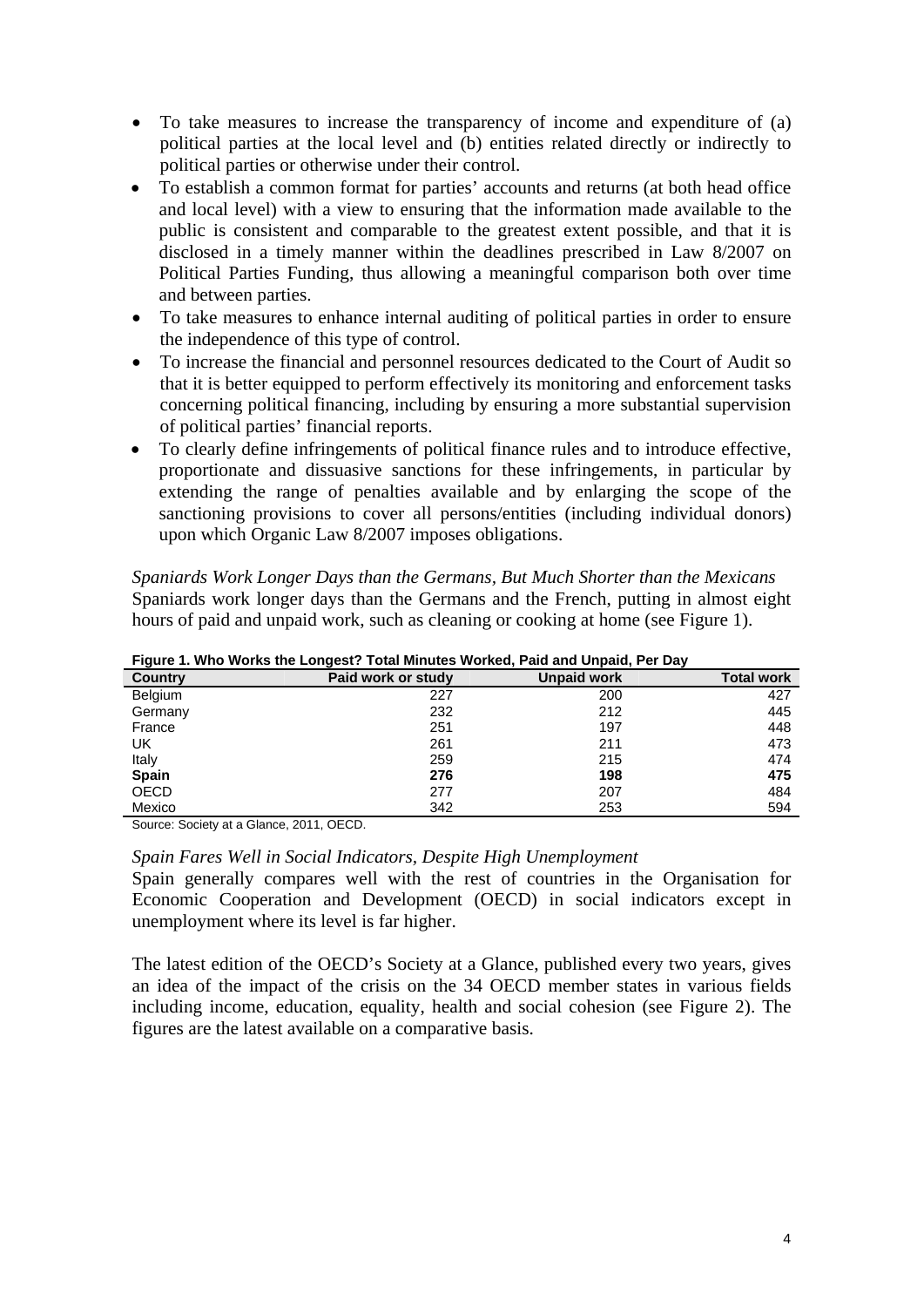#### **Figure 2. Social Indicators, Spain vs. OECD Average**

|                                                                                                 | <b>Spain</b> | <b>OECD</b> average |
|-------------------------------------------------------------------------------------------------|--------------|---------------------|
| Unemployment rate (%) (2009)                                                                    | 18.3         | 8.1                 |
| Per capita education spending on compulsory schooling (US\$) (2007, PPP)                        | 7.322        | 8.070               |
| Income equality (Gini coefficient), late 2000s (1)                                              | 0.31         | 0.31                |
| % of people living with less than 50% of the average equalised household<br>income (late 2000s) | 13.7         | 11.1                |
| % of people finding it difficult or very difficult to live on their current income<br>(2010)    | 23           | 24                  |
| Number of children per woman (2009)                                                             | 1.4          | 1.7                 |
| % of population that is foreign born (%, 2008 or latest year available)                         | 14.1         | 11.7                |
| Number of people of working age (20-64) per person of pension age (65+)<br>(2008)               | 3.7          | 4.2                 |
| Life expectancy (years) (2008 or latest year available)                                         | 81.2         | 79.3                |
| Health spending (% of GDP) (2008 or latest year available)                                      | 9.0          | 9.0                 |
| Community tolerance index of minority groups (%) (2010)                                         | 78           | 61                  |

(1) The closer to zero the better the income equality.

Source: Society at a Glance, 2011, OECD.

The relatively low proportion of people in Spain finding it difficult to live on their current income, given the very high level of unemployment, bears testimony to the extended family network that supports its members, unemployment subsidies and the renewed strength of the unofficial economy. Hungary is the worst country in this category (73% compared with Spain's 23%), although its jobless rate is much lower than Spain's (11.9% to 20.7%).

## *On 80th Anniversary of the Second Spanish Republic, Spaniards Clearly in Favour of the Monarchy*

Eighty years after the proclamation of the Second Spanish Republic on 14 April 1931, against which forces led by General Franco rose in 1936, sparking a three-year civil war, the monarchy under King Juan Carlos, restored in 1975, is viewed as the best form of political system.

Forty eight per cent of respondents opted for a monarchy as the best form of political system compared with 39% in favour of a republic (see Figure 3).

|                                            | <b>Total respondents</b> | Socialist (1) | Popular Party (1) |
|--------------------------------------------|--------------------------|---------------|-------------------|
| The Second Republic was a positive         |                          |               |                   |
| period for Spain                           |                          |               |                   |
| Very/fairly in agreement                   | 45                       | 58            | 26                |
| Little/Not in agreement                    | 35                       | 25            | 52                |
| Don't know/No answer                       | 20                       | 17            | 23                |
| When I hear of the Republic I cannot avoid |                          |               |                   |
| thinking about the Civil War               |                          |               |                   |
| Very/fairly in agreement                   | 53                       | 58            | 54                |
| Little/Not in agreement                    | 36                       | 35            | 33                |
| Don't know/No answer                       | 11                       | 8             | 13                |
| The Republic was proclaimed when our       |                          |               |                   |
| society was not yet prepared for           |                          |               |                   |
| democracy of this type                     |                          |               |                   |
| Very/fairly in agreement                   | 44                       | 44            | 43                |
| Little/Not in agreement                    | 38                       | 41            | 30                |
| Don't know/No answer                       | 18                       | 15            | 19                |
| What type of political systems seems to    |                          |               |                   |
| you to be the best: a monarchy or a        |                          |               |                   |
| republic?                                  |                          |               |                   |
| Monarchy                                   | 48                       | 44            | 73                |
| Republic                                   | 39                       | 45            | 18                |
| Either of the two                          | 4                        | 2             | 3                 |
| Neither of the two                         | 3                        | 1             | 3                 |
| Don't know/No answer                       | 6                        | 8             | 3                 |

**Figure 3. Survey on Spain's Second Republic (1931-39), % of respondents** 

(1) According to the way the person voted in 2008.

Source: Metroscopia.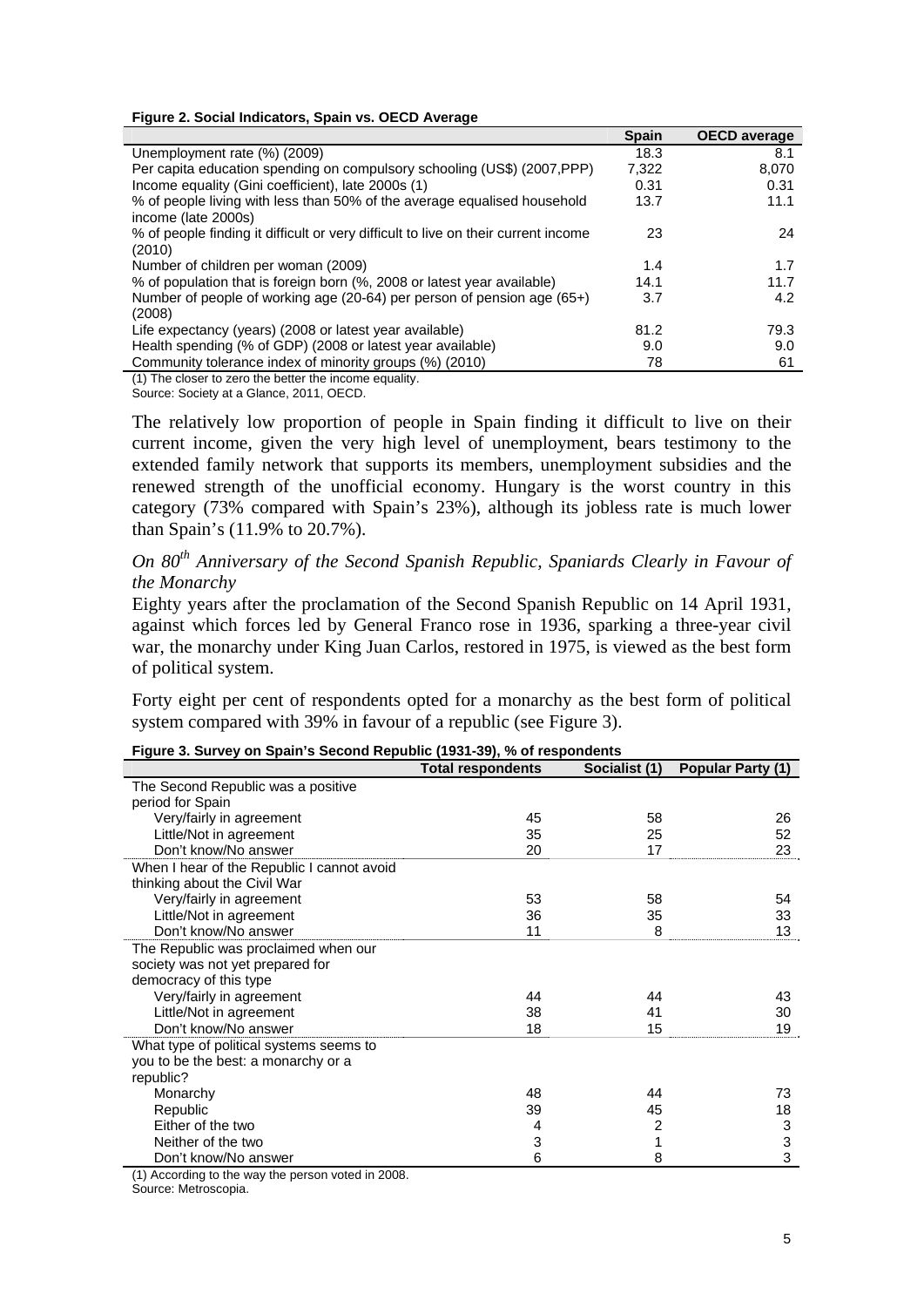Supporters of the conservative PP, however, are much more in favour of a monarchy than those who voted for the Socialists (73% vs. 44%). The PP, founded in 1989, is generally speaking the heir of the civil war victors, while the Socialists, established in 1879, represent the losing side.

## **The Economy**

### *Government Appeals to the Regions to Cut their Deficits*

Elena Salgado, the Finance Minister, urged Spain's 17 regional governments to comply with a budget deficit limit of 1.3% of GDP this year in order to enable the overall deficit to fall from 9.3% in 2010 to 6%.

The 2010 general government deficit only came in on target because the central government performed better than planned. Nine of the regions exceeded their deficit limits last year.

The government of Catalonia, a region with an economy the size of that of Portugal, which recently agreed a  $\epsilon$ /8 billion rescue package with the EU and the International Monetary Fund (IMF), says its deficit this year will be more than 2% of GDP and it has no more leeway to cut spending without endangering basic services.

The regions' undermining of the central government's fiscal retrenchment is worrying sovereign bond market investors at a time when there are signs that Spain is decoupling from the rest of the troubled euro zone periphery.

José Viñals, the IMF's director of the monetary and capital markets division and a former deputy governor of the Bank of Spain, said Spain was a 'completely different case' from Ireland, Greece and Portugal, the three countries that have been rescued.

The Spanish benchmark 10-year bond yield was 5.33% on 9 May, hardly changed from a month earlier (5.22%) and the spread over Germany's yield, an indicator of international confidence, was 2.22 pp (see Figure 4).

|                     |                          |                    | .        |          |       |
|---------------------|--------------------------|--------------------|----------|----------|-------|
|                     | January 14               | <b>February 14</b> | March 14 | April 11 | May 9 |
| Greece              | $+8.27$                  | $+8.25$            | $+9.17$  | $+9.75$  | 12.77 |
| Ireland             | $+5.49$                  | $+5.90$            | $+6.28$  | $+5.88$  | 7.97  |
| Italy               | $+1.65$                  | $+1.53$            | $+1.55$  | $+1.24$  | 1.67  |
| Portugal            | +3.84                    | $+4.28$            | $+4.37$  | $+5.33$  | 6.73  |
| <b>Spain</b>        | +2.31                    | $+2.17$            | $+2.05$  | $+1.73$  | 2.22  |
| $\sim$<br>$- \cdot$ | $\overline{\phantom{0}}$ |                    |          |          |       |

**Figure 4. 10-year Government Bond Spreads Over Bunds (pp)** 

Source: ThomsonReuters.

Since the end of the Franco dictatorship in 1975, Spain has gone from being one of Europe's most centralised states to one of the most decentralised. Regional and local governments account for around 50% of public spending, one of the highest proportions among OECD countries, compared with around 20% for the central government and 30% for social security.

The IMF's latest global financial stability report shows that Spain is heavily indebted in some areas and compares well in others (see Figure 5).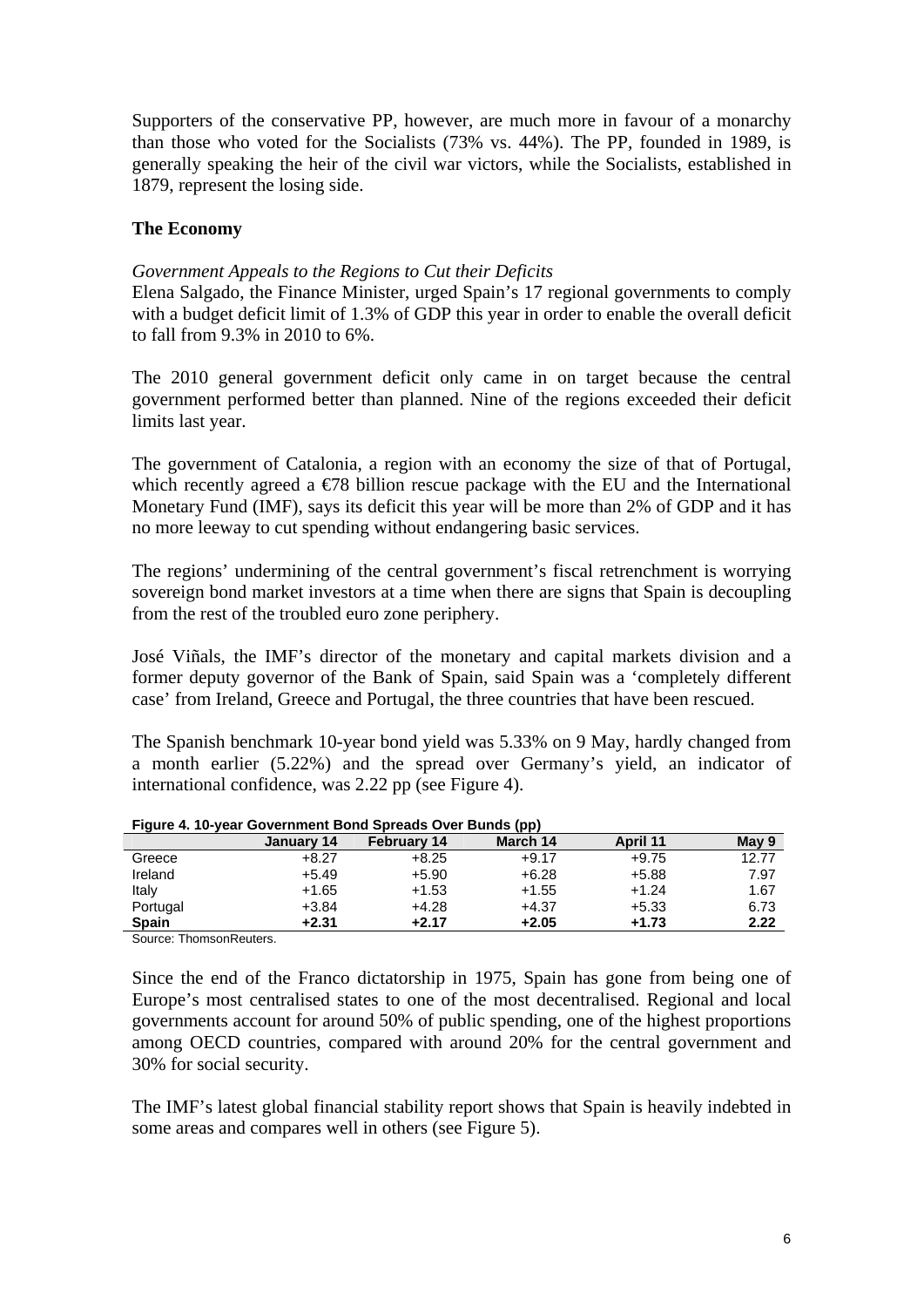|  | Figure 5. Indebtedness of Advanced Economies 2010, (% of GDP) |  |
|--|---------------------------------------------------------------|--|
|--|---------------------------------------------------------------|--|

|                                      | US     | Euro zone | Germany         | <b>Portugal</b> | <b>Spain</b> |
|--------------------------------------|--------|-----------|-----------------|-----------------|--------------|
|                                      |        |           |                 |                 |              |
| Gross public debt                    |        | 87        | 80              |                 |              |
| Net public debt                      |        | 67        | 55              |                 |              |
| Primary balance (1)                  | -9.(   |           | $0.3\,$         |                 |              |
| Gross debt of households             |        |           | 62              |                 |              |
| Net debt of households               | $-231$ | 129       | $-130$          | 126             |              |
| Gross debt of non-financial comps.   |        | 42        | 69              | 154             | 205          |
| Debt/equity of non-fin. comps (%)    | 105    | 106       | 105             | 45              | 52           |
| Gross debt of financial institutions | 97     | 148       | 95              | 65              |              |
| Bank leverage (2)                    |        |           |                 |                 | 19           |
| Banking rights in the public sector  |        | N.A.      | $\overline{25}$ |                 | 22           |
| Total gross debt of the economy      | 44     | 74        | 181             | 293             |              |
| Total net debt of the economy        |        |           | $-39$           |                 |              |
| Public debt abroad                   | 32     |           | 53              | 57              | 50           |
| (1) Excluding interest on the debt.  |        |           |                 |                 |              |
| (2) Total assets relative to equity. |        |           |                 |                 |              |

Colour code: very indebted; moderate indebtedness; low indebtedness. Source: IMF.

#### *Unemployment Continues to Climb to Close to 5 Million*

One year after introducing austerity measures, the government is achieving success in cutting its budget deficit and decoupling the economy from the three euro zone countries that are being bailed out, but unemployment continues to rise and economic growth is still very weak.

Spain's jobless total reached almost 5 million at the end of March, the highest level in 14 years and underscoring the depth of the bursting of the construction and property bubble, while GDP growth in the first quarter was 0.2% year-on-year, according to the Bank of Spain's first estimate.

The low economic growth raised doubts about whether the government would achieve its forecast of 1.3% growth for the whole year, a figure that no research department of any of the Spanish banks believes will be met. Spain's growth this year will remain the lowest among the large euro zone economies and its inflation is currently the highest (see Figure 6).

|              | <b>GDP</b> growth<br>in 2011 | Seasonally adjusted<br>iobless rate in March | <b>Inflation in March</b><br>(year-on year) |
|--------------|------------------------------|----------------------------------------------|---------------------------------------------|
| France       | 1.7                          | 9.5                                          | 2.2                                         |
| Germany      | 2.8                          | 6.3                                          | 2.3                                         |
| Italy        | 1.2                          | 8.3                                          | 2.8                                         |
| <b>Spain</b> | 0.6                          | 20.7                                         | 3.3                                         |
| Euro zone    | 1.6                          | 9.9                                          | 2.7                                         |

#### **Figure 6. GDP Growth, Unemployment and Harmonised Index of Consumer Inflation (%)**

Source: The Economist poll or Economist Intelligence Unit estimate/forecast for GDP growth and Eurostat for unemployment and inflation.

The stated unemployment rate (based on surveys as opposed to the rate recorded in the INEM offices) was 21.3% (4.91 million people), double that of the euro zone and up from 20.3% at the end of 2010, according to the National Statistics Office (INE). The figure is not seasonally adjusted.

Germany and Spain began the crisis with roughly the same jobless rates in 2007; today Spain's is almost three times higher than Germany's. In absolute terms, Germany with a population of more than 80 million compared to Spain's 47 million has just over 3 million unemployed and its jobless rate of 6.3% is the lowest since reunification.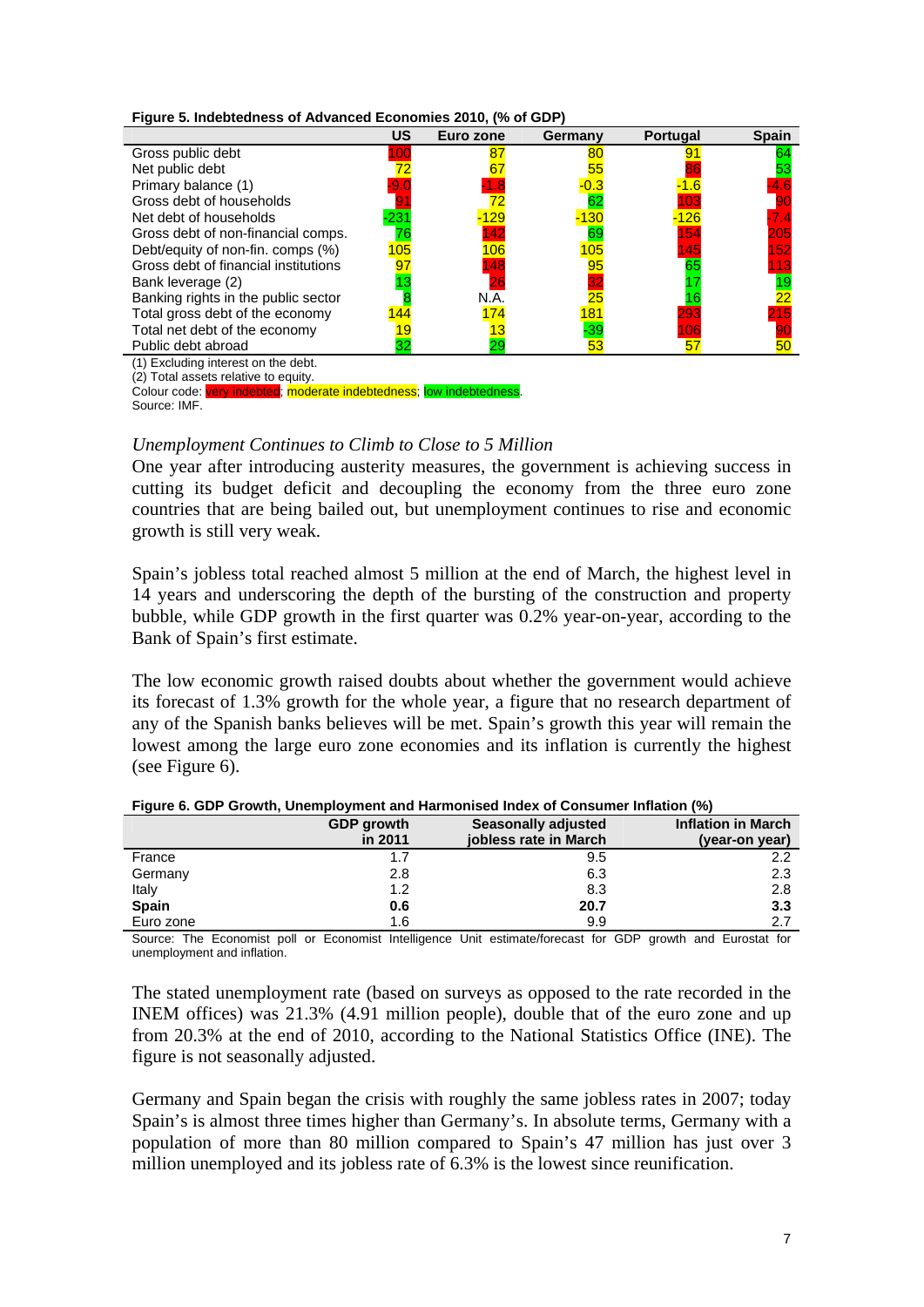The jobless rate varied considerably by region, with Andalusia in the south recording the highest level (29.7%) and the Basque Country in the north the lowest (11.6%).

Cándido Méndez and Ignacio Toxo, the leaders of respectively UGT and Comisiones Obreras (CCOO), the two main unions, said the figure showed there were other economic, fiscal and social solutions different from the austerity measures enacted by the government. In particular, they said the labour market reforms of a year ago had failed.

The number of jobless increased by 214,000 in the first quarter. The construction sector registered the  $12<sup>th</sup>$  consecutive fall in employment.

Of the 256,500 jobs lost in the first quarter, 90% of them were held by people under the age of 35. Youth unemployment (under 25s) was 45%. The jobless rate for immigrants was 32%, 13 pp higher than that for Spaniards. Among the few sectors to create jobs were the public administrations (17,400).

Valeriano Gómez, the Labour Minister, believes the jobless rate will begin to fall as of the second quarter.

With the unofficial economy estimated at 20% of GDP, the government announced plans to offer incentives to companies to declare their unregistered workers in a bid to boost tax receipts and clamp down on people claiming benefits while being paid for informal work.

#### *Signs of a Bumper Year for Tourism*

The tourism industry, a mainstay of the economy, is likely to have a good year due to the unrest in North Africa and the Middle East. Tourists are switching to Spain rather than risk holidays in trouble spots.

More than 56 million tourists are forecast to come to Spain this year compared with 52.6 million in 2010 (see Figure 7).

The Canary Islands is a particular beneficiary as tourists can obtain all-inclusive packages like those for the seaside resorts of Tunisia and Egypt.

| Figure 7. Tourist Arrivals, 2000-2011 (million) |      |      |      |      |      |        |      |      |      |      |                                   |
|-------------------------------------------------|------|------|------|------|------|--------|------|------|------|------|-----------------------------------|
| 2000                                            | 2001 | 2002 | 2003 | 2004 | 2005 | 2006   | 2007 | 2008 |      |      | $\binom{2009}{100}$ 2010 2011 (1) |
| 46.4                                            | 48.5 | 50.3 | 50.8 | 52.4 | 55.9 | - 58.1 | 58.7 | 57.2 | 52.2 | 52.6 | 56.2                              |
| .                                               |      |      |      |      |      |        |      |      |      |      |                                   |

(1) Forecast.

Source: Institute of Tourism Studies and the Bank of Spain.

Tourism generates around 11% of GDP. The sector has shed 180,000 jobs since the financial crisis began three years ago, some of which will be recovered this year.

*Banco Santander and BBVA's Profits Benefit from Geographical Diversification*  Banco Santander and BBVA, Spain's two largest banks, reported relatively good results for the first quarter.